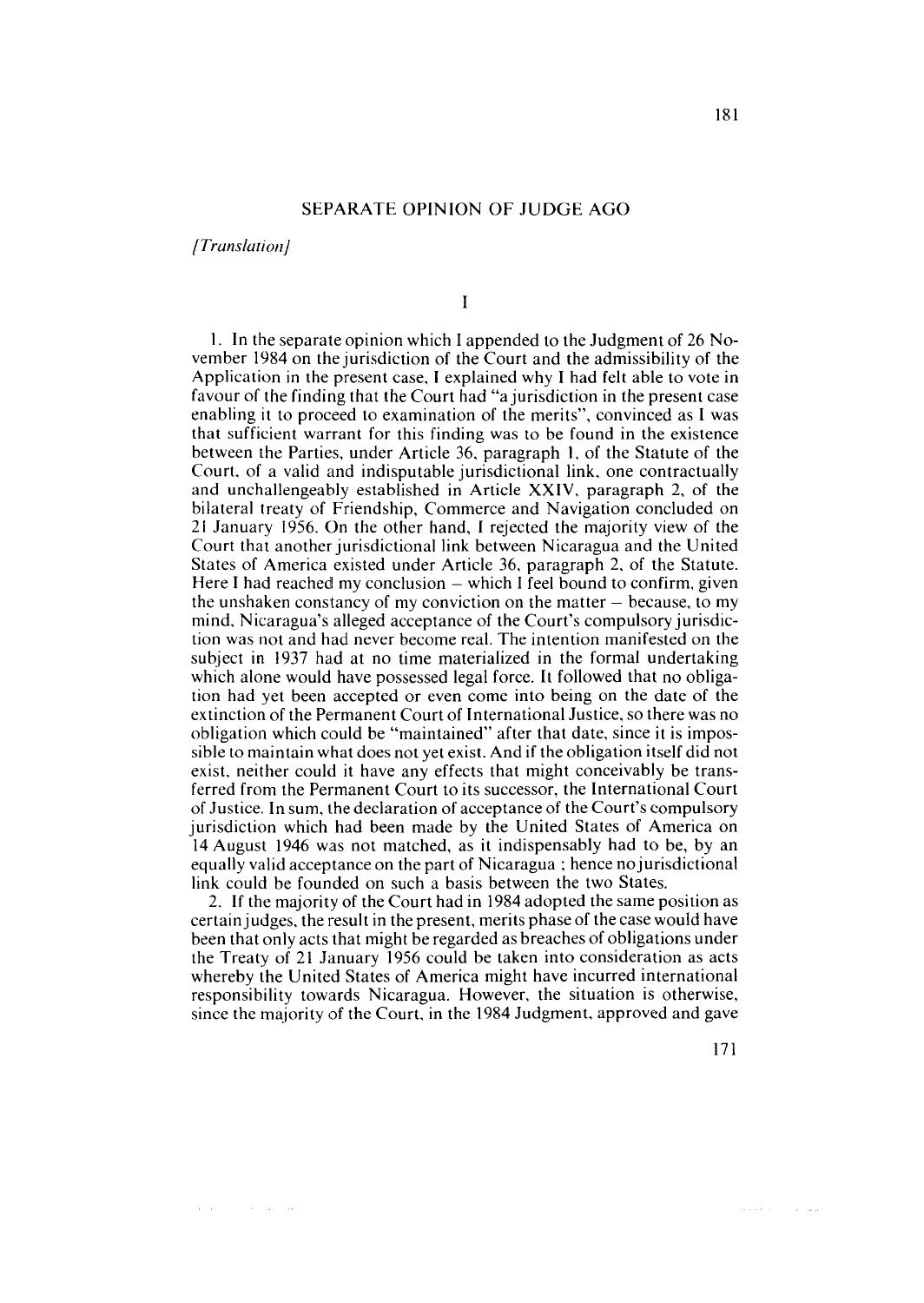pride of place to the idea that a jurisdictional link existed between the Parties on the basis of the coincidence of two unilateral declarations accepting the Court's compulsory jurisdiction, both of which. and no less that of Nicaragua than that of the United States, had in its view been regularly made. Though somewhat reluctantly, 1 have felt obliged to respect the majority decision of the Court, which is now *res* judicata, and accordingly to agree to reason in the present merits phase on the basis of the supposition that when proceedings were instituted two different links of jurisdiction existed between the Parties. Of those two links, the one based upon the Optional Clause in Article 36, paragraph 2, of the Statute was manifestly of wider scope and was bound to receive the main emphasis.

3. As it happens. my scruples in this connection have to some extent been softened. though not entirely removed, on account of the recognition by the majority of the Court, in the present phase, of the effect of the restriction placed on the acceptance of its compulsory jurisdiction through the "multilateral treaty reservation", also known as the "Vandenberg Reservation" from the name of the Senator who successfully presented it for the approval of the United States Senate. Under that reservation, the United States' acceptance of the Court's compulsory jurisdiction did not extend to :

"disputes arising under a multilateral treaty, unless (1) all parties to the treaty affected by the decision are also parties to the case before the Court. or (2) the United States of America specially agrees to iurisdiction<sup>1</sup>".

4. In this connection, the Court, in its Judgment of 26 November 1984 on questions of jurisdiction and admissibility, had declared that the objection advanced by the United States of America with regard to the exclusion from its acceptance of the Court's jurisdiction under the Optional Clause of "disputes arising under a multilateral treaty" raised a problem "concerning matters of substance relating to the merits of the case". This had led the Court to the conclusion that the objection did not possess an "exclusively preliminary" character and could not in the circumstances constitute an obstacle to its entertaining the merits of the case, given that Nicaragua's Application did not solely complain of breaches of multilateral conventions but also relied, quite apart from the bilateral treaty of 1956, on a number of principles of "general and customary international law". In this, the merits phase, the Court has accordingly been entirely consistent and proceeded to examine the question raised by the Respondent in its objection.

associated the contract of the con-

 $\sim 100$  km s  $^{-1}$ 

الدائد الدعا سفد متمدد

<sup>&#</sup>x27; If **1** make use solely of the original English text, this is because of the problerns of interpretation to which .the French translation in the *United Nations Treaty Series* rnight give rise  $-$  problems which there is no ground for allowing any role in the case.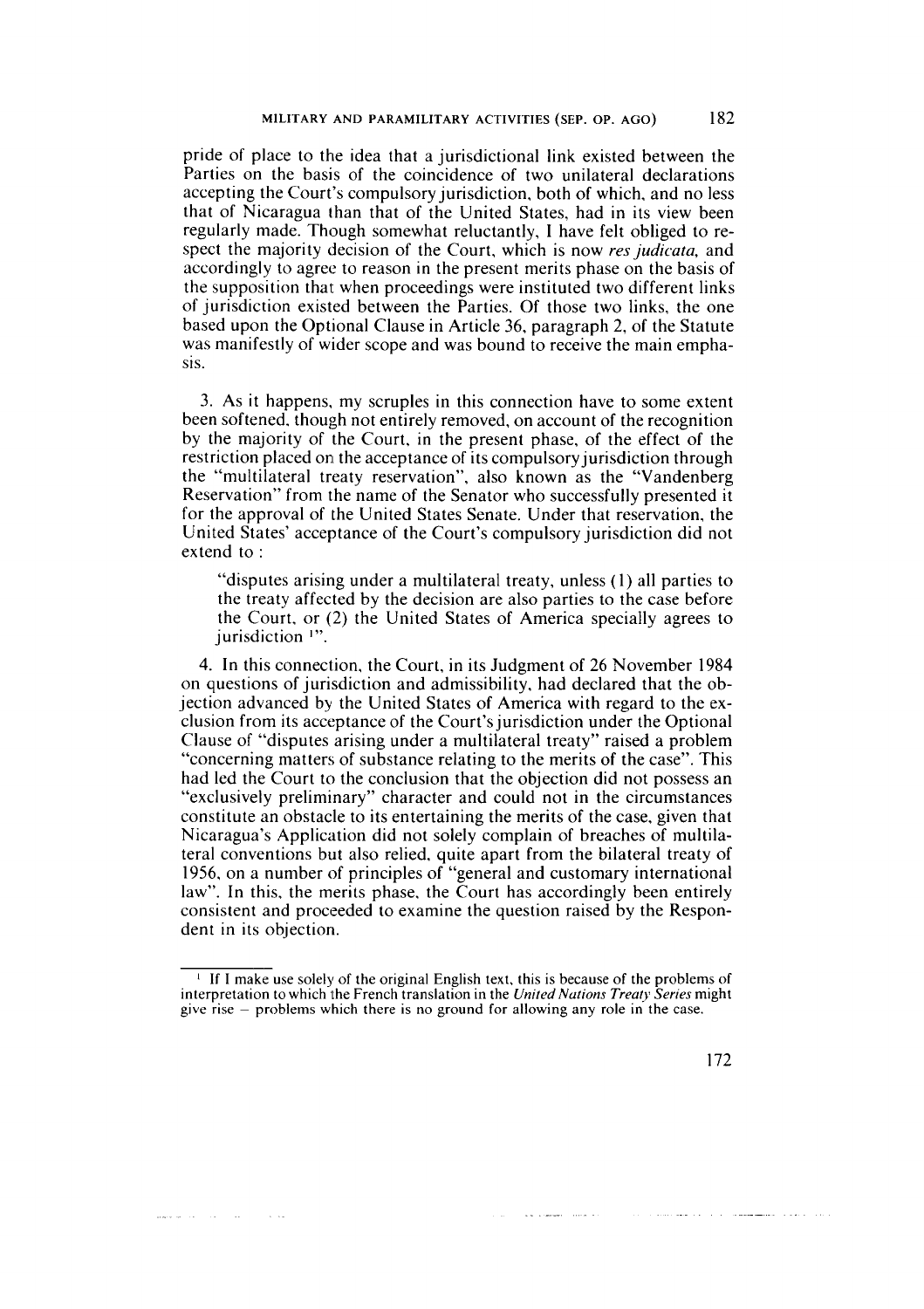5. It is in paragraphs **42** ff. of the present Judgment that the Court has given its ruling on the consequences arising from the United States' multilateral treaty resenration in the present case. In doing so it has relied in the main on the following two points  $: (a)$  the original source of its jurisdiction to pass upon a dispute involving a particular State is always that State's consent, which implies, *inter alia,* that any State accepting its compulsory jurisdiction under the Optional Clause is entirely free to restrict that acceptance in any way it wishes and, more especially, to exclude disputes arising out of certain categories of treaty ;  $(b)$  in the instant case, at least one third State, nannely El Salvador, had to be considered as potentially "affected" by any decision involving the application of certain multilateral treaties including, but not limited to, the Charter of the United Nations and that of the Organization of American States. The necessary consequence was that the application of those instruments was excluded so far as the decision of this case was concerned. Thus the Court rightly rejected the idea of setting up against the United States an interpretation of the "Vandenberg Reservation" which would be manifestly different from the one always advanced by that Party and reduce it to mere redundancy. It can never be sufficiently emphasized that acceptance of the Court's compulsoryjurisdiction on the basis of Article 36, paragraph **2,** of its Statute is a sovereign, voluntary act the effects of which are strictly confined to the limits within which it was conceived and intended. The Court therefore proceeded correctly in holding itself obliged to conclude that the jurisdiction conferred upon it by the declaration of acceptance which the United States made in 1946 under Article 36, paragraph **2,** of the Statute did not enable it to entertain the complaints submitted by Nicaragua concerning the violation of the treaties in question. But at the same time and, in my view, in perfect accord with its premises, it held that its jurisdiction to pass upon Nicaragua's complaints regarding the violation by the United States of obligations under rules proceeding from customary international law or the 1956 FCN Treaty remained intact.

6. Given the starting-point of the Court's reasoning, 1 cannot but find the conclusion it reached entirely correct. 1 have also to acknowledge its concem to uphold the independent existence in customary international law of each of the rules it has applied in the case. Even so, **1** am bound to express serious reservations with regard to the seeming facility with which the Court  $-$  while expressly denying that all the customary rules are identical in content to the rules in the treaties (para.  $175$ ) - has nevertheless concluded in respect of certain key matters that there is a virtual identity of content as between customary international law and the law enshrined in certain major multilateral treaties concluded on a universal or regional plane. **1** am ready to agree with the Court that, so far as the basic rule prohibiting use of force is concerned (para. **188),** and even the rule requiring respect for the territorial sovereignty of other States (para. 212), there may be a close correspondence between unwntten general international law and the written law embodied in the Charter. But 1 remain

a provincia de la con-

 $\sim$   $\sim$ 

and the company of the control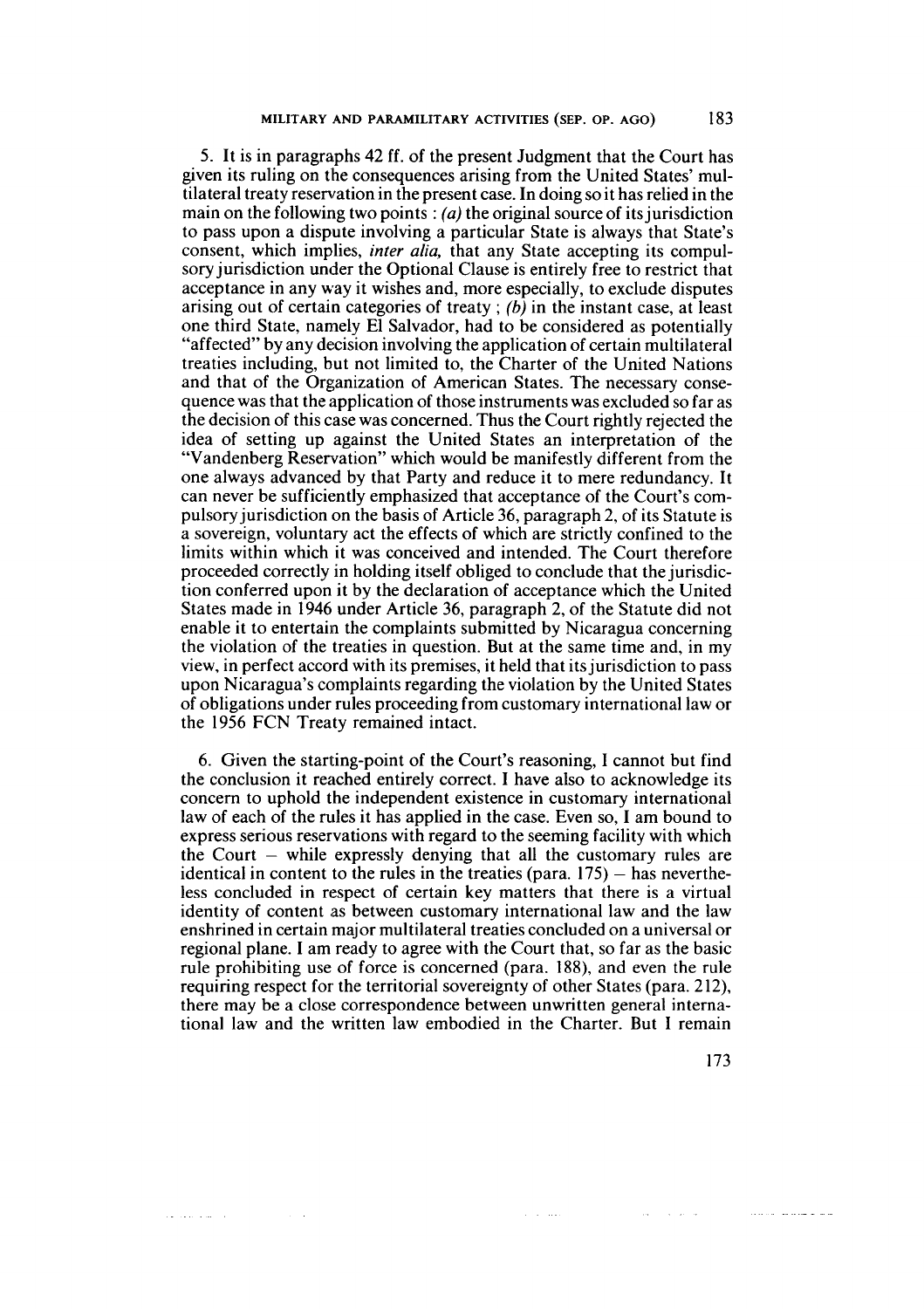unconvinced that, for example, certain restrictive requirements on which the Charter makes resort to self-defence conditional are also to be found in customary international law. And **1** am still inclined to doubt whether the customary international law that exists not only at universal ' but also at regional level in the Americas has already endorsed all the achievements of treaty law where the prohibition of intervention is concerned. **1** am moreover most reluctant to be persuaded that any broad identity of content exists between the Geneva Conventions and certain "fundamental general principles of humanitarian law", which, according to the Court, were pre-existent in customary law, to which the Conventions "merely give expression" (para. 220) or of which they are at most "in some respects a development" (para. 218). Fortunately, after pointing out that the Applicant has not relied on the four Geneva Conventions of 12 August 1949, the Court has shown caution in regard to the consequences of applying this idea, which in itself is debatable.

7. There are, simiilarly, doubts which **1** feel bound to express regarding the idea which occasionally surfaces in the Judgment (paras. 191, 192,202 and 203) that the acceptance of certain resolutions or declarations drawn up in the framework. of the United Nations or the Organization of American States, as well as in another context, can be seen as proof conclusive of the existence among the States concerned of a concordant **opinio juris**  possessing al1 the force of a rule of customary international law. **1** shall confine myself here to a mere placing of these impressions on record, while emphasizing that such reservations as **1** might express on the points concerned do not carry the implication that **1** should disagree with the basic findings of the Judgment.

8. Coming now to those aspects of the present case which more specifically and exclusively concern the merits, I would first point out that the findings reached by the Court in the present Judgment coincide in the main with those which, from another angle, it had already adumbrated in its Order of 10 May 1984 on the request for provisional measures filed by Nicaragua on 9 April of that year. Needless to Say, the present analysis is developed at far greater length and the reasoning presented in order to underpin the findings is far more substantial. But the fact remains that the acts which the Court today considers should be imputed to the United States of America are the same as the decision on provisional measures had succinctly mentioned, while, more particularly, the breaches of interna-

management and a series and contract the contract of the series of the series of the series of the series of

 $\bar{z}$  , and an analyzing the contract  $\bar{z}$  ,  $\bar{z}$  ,  $\bar{z}$  ,  $\bar{z}$ 

**<sup>1</sup>** am somewhat surprised at the assurance with which the Court in its Judgment (para. 202) has felt able to assert that "the existence in the **opinio juris** of States of the principle of non-intervention is backed by established and substantial practice".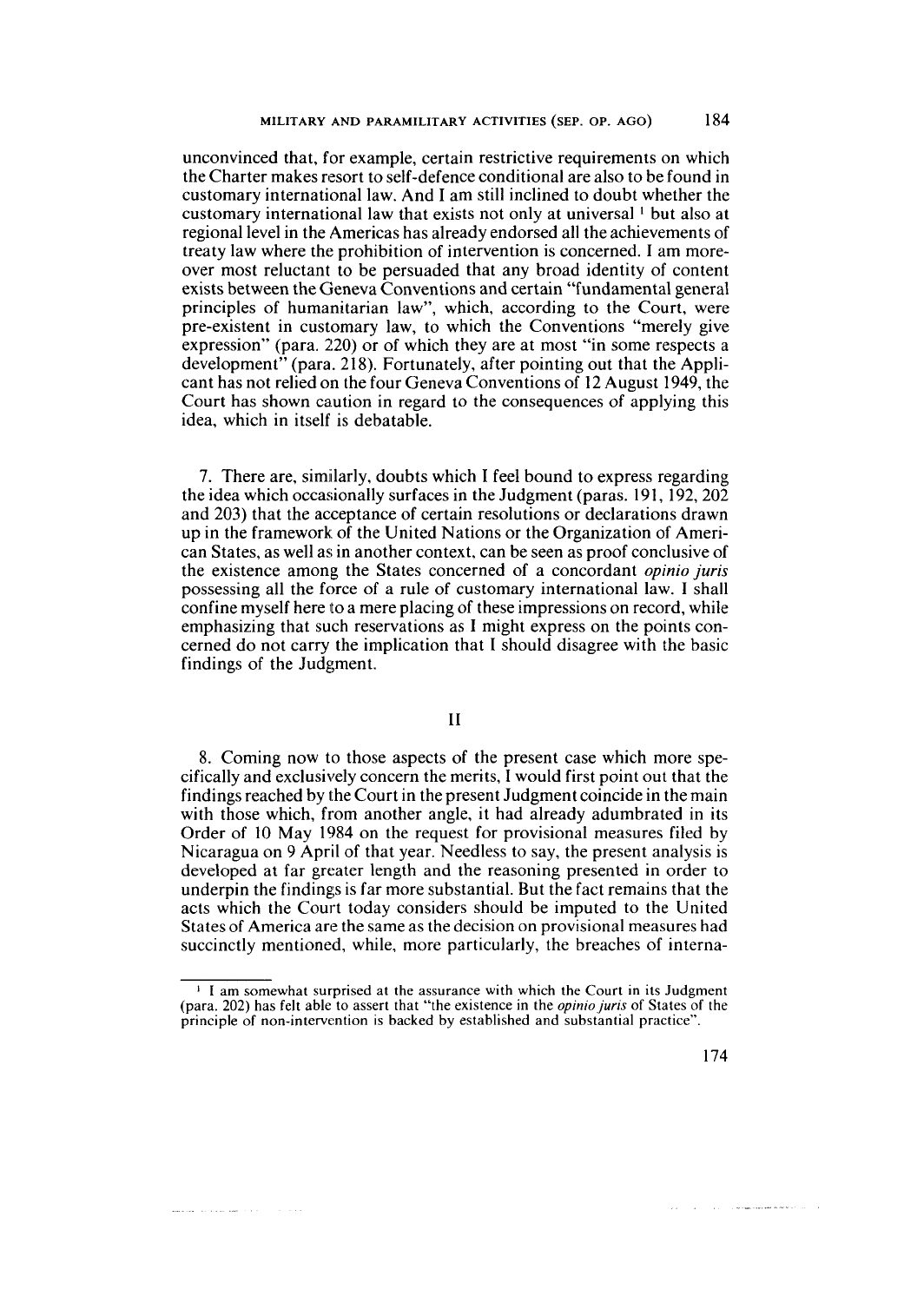tional law which the Court now holds those acts to have constituted are practically the same as already enumerated under  $B(1)$  and (2) in paragraph 41 of the Order of 10 May 1984. The obligations now declared to have been violated are virtually the same as those found to exist on that previous occasion : the obligations not to intervene in the interna1 affairs of another State, to refrain from any recourse to the threat or use of force against the territorial integrity or political independence of another State, to accord its territorial sovereignty full respect and not to disrupt or endanger its maritime commerce. At the time, **1** voted knowingly and conscientiously in favour of the decisions adopted by the Court on these various points, and at the present juncture **1** see no reason to do otherwise.

9. Nevertheless, **1** cannot but be struck by the presence in the Judgment now rendered  $-$  with of course my own participation  $-$  of certain aspects in the appraisal of the factual and legal situation which are in my view mutually inconsistent and appear to call for some rectification.

10. The first concerns the perspective in which the Judgment appears to place and envisage the case on which the Court was required to give its decision. To my mind, it is impossible to grasp the overall, meaningful reality of this case without keeping in view the fact that the soil in which the present dispute between Nicaragua and the United States germinated, and from which it sprang, was compounded of a situation of civil strife, of conflict within a State. Today also, this situation characterizes the present case to a greater degree than appears to have been realized.

11. Not, of course, that the Judgment completely ignores this situation. Where the Court expresses its position with regard to the breaches of the rules of humanitarian law committed in the instant case, it does indeed point out (in para. 219) that :

"The conflict between the *contras'* forces and those of the Government of Nicaragua is an armed conflict which is 'not of an international character'. The acts of the *contras* towards the Nicaraguan Government are therefore governed by the law applicable to conflicts of that character ; whereas the actions of the United States in and against Nicaragua fa11 under the legal rules relating to international conflicts."

This observation is certainly correct. **1** readily acknowledge, moreover, that in its description of the various forms of aid and assistance provided by the United States to the *contra* rebels, the Court has deliberately avoided making use of certain expressions. proposed by the Applicant, which would have given rise to dangerous ambiguity, precisely in connection with the question as to the international nature of the conflict between those rebels and the forces of the Sandinist government. Thus the Court (in paras. 1 13 and 1 14) has refused to go along with the Applicant's assertions that the *contra* forces are mere bands of "mercenaries" recruited by the

المرادي الموعود والأوار

المحادث والمستعفر والمتعارض والمتحدث

175

والتعامل والمستشهدة والمستحدث والمنادر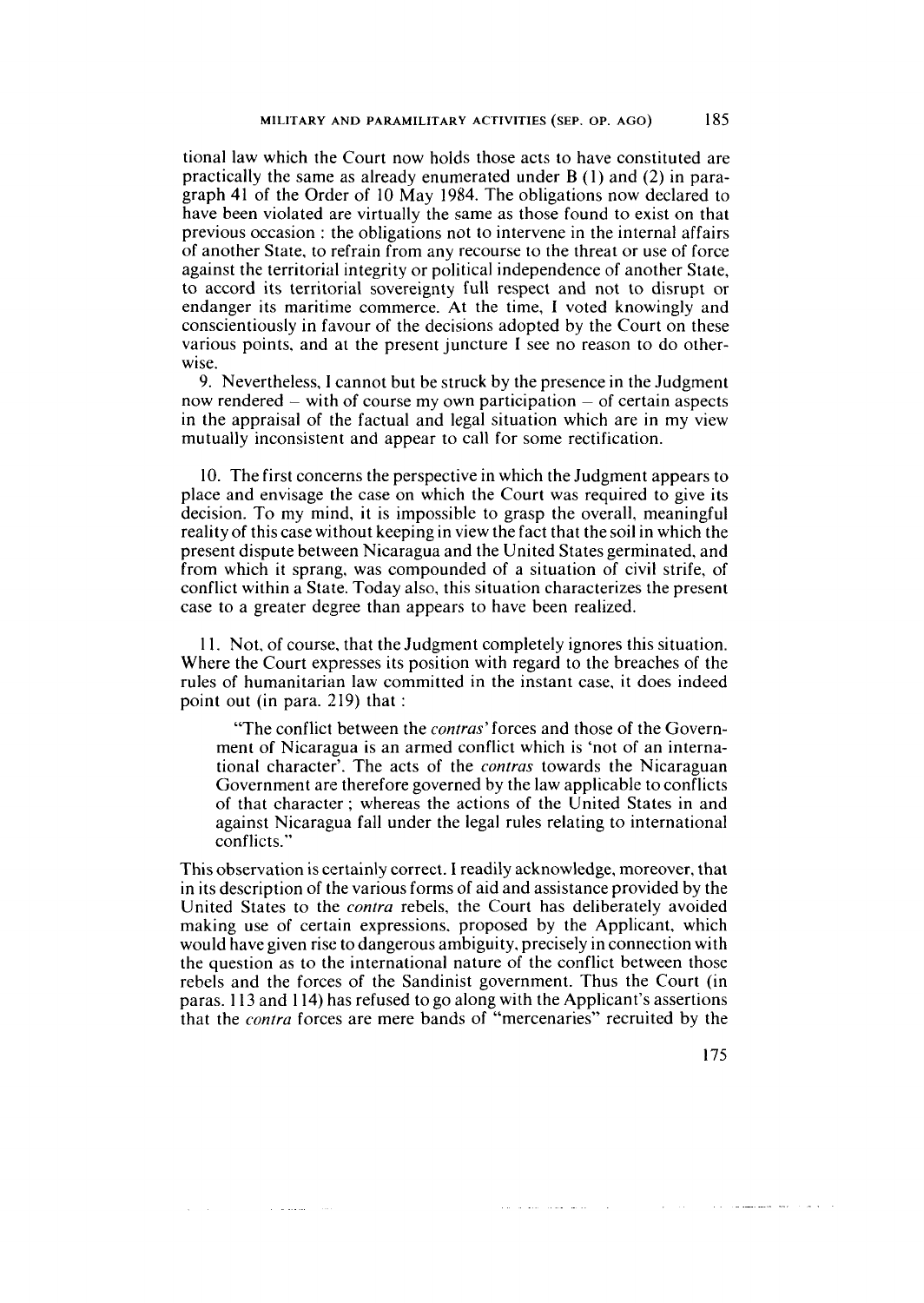United States of America for its own ends, or in other words that they are a kind of foreign legion constituting an auxiliary body in the United States armed forces. I must also add that the very fact of construing the multifarious forms of assistance to the *contras* as a kind of unlawful intervention by one State in the internal conflicts of another provides further evidence that the Court has seen this essential aspect for what it is.

12. On the other hand, in the Court's manner of presenting the two sides in contention and, above all, the origins and causes of the internal conflict that broke out in Nicaragua, it seems to me that the Judgment fails to accord sufficient weight to the important changes that took place in that country during the months immediately following the fall of the Somoza government. In saying this, it is not my intention to question the Judgment's interpretation (in paras. 260-262) of the points included in the "Plan to secure peace" that the coalescent anti-Somoza elements had drawn up during the final stage of the liberation struggle against the dictatorship and that the Junta of the Government of National Reconstruction of Nicaragua had communicated to the Secretary-General of the Organization of Annerican States in response to the resolution of the XVIIth Meeting of Consultation of the Ministers for Foreign Affairs of that Organization. Neither am 1 here concerned to deny the finding that the communication of this plan was merely a "political promise" devoid of all binding legal force, even though I still have some doubts in that respect ; for 1 cannot understand how the Organization of American States member governments could have agreed to adopt such an exceptional measure as the withdrawal of recognition from a government which, however dictatorial and hateful, was undeniably in charge and, from that angle, "legitimate" unless they possessed a solid guarantee that it would be replaced by a government offering the precise characteristics defined in the peace plan, one of a kind which the members of the Organization, with the exception of the Somoza governrnent itself, al1 hoped to see materialize.

13. What **1** wish here to stress is simply the fact that at the time when the government which the Judgment itself, at the rare points where it mentions it, styles a "democratic coalition" (para. 18) "the democratic coalition government" (para. 19) or "the Government of National Reconstruction" (para. 167) took office in Managua it corresponded in its composition, however provisional that may have been, to the various points in the "Plan to secure peace". It was only later that matters changed. As I have found confirmed by many pieces of testimony, and *inter alia* by accounts of a very recent on-the-spot inquiry in Nicaragua ', the various political trends whose adherents had taken part in the overthrow of the dictatorship were indeed represented in the government initially resulting from the revolutionary struggle. This government clearly stated its intention of setting up a stable régime characterized by democratic pluralism, political, economic

and a series

 $\sim 10^{11}$  km s  $^{-1}$ 

<sup>&#</sup>x27; **See the articles entitled "Impressions du Nicaragua", 1 and II, by Jacques-Simon Eggly, published in the** *Journal de* **Genève on** *26* **and 27 May 1986.**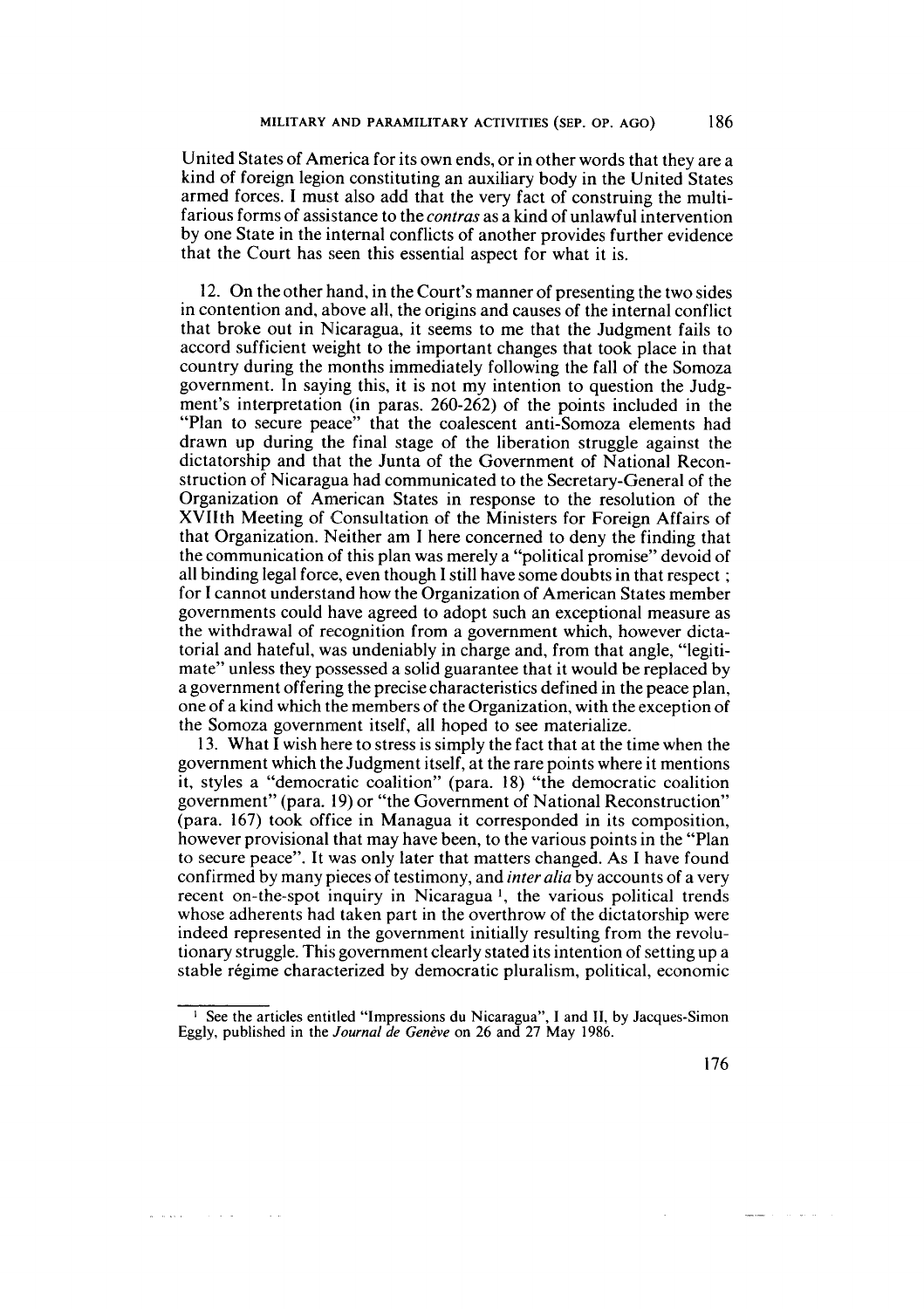and trade-union freedom, and non-alignment in international relations. Only later, and only after a sudden change, did a government come to power which was exclusively Sandinist in complexion. That is to say, the new government which replaced the first towards the end of 1979 was practically uniform in its make-up and followed a very different line from its predecessor in regard to domestic policy, the organization of industrial and agricultural production, trade-union policy, the structure of the armed forces, foreign policy and international relations. By reaction, this development led to the formation of an opposition including elements from some very disparate backgrounds, an opposition which gradually gained ground despite being subjected to close surveillance and measures of restriction. In this climate, the elections organized by the government were boycotted by the political parties which denied their democratic regularity; relations between the civil authorities and the church worsened ; there was a growing split between the traditional trade unions and those owing allegiance to the government ; the conditions of the ethnic minorities deteriorated. On account of the combination of these factors, various groups belonging to the trends opposed to the new régime left the country. feeling driven to seek refuge in exile. As it happens, once in exile, the new refugees felt reluctantly impelled to seek the collaboration of the apparently sparse remnants of the Somoza guard with a view to setting up a coalition of rebel forces capable of fighting in order to provoke a development of the situation such as might enable them to return home in new circumstances. But this turn of events should not be allowed to obscure the fact that underlying the civil conflict in question there was the determining factor of a split between the various components of the coalition that had opposed the Somoz;î dictatorship and brought about its downfall. Neither must it be allowed to obscure the fact that the receipt by these refugees of the massive and multifarious aid and assistance that was vital for their action has not turned them into anything other than they were, has not erased their identity as part of the Nicaraguan people or rendered their fight against the government of their country anything other than a civil struggle. In my opinion, the Court could and should in its Judgment have delved more deeply into this aspect for the sake of a better understanding of the various facets of this case, though in saying this **1** have no intention of seeking any substantial modifications in regard to the findings reached on this subject.

## **III**

14. The other aspect to which **1** would like briefly to refer concerns the question whether the various categories of acts the subject of the Applicant's allegations are or are not imputable to the Respondent *qua* acts giving rise to international responsibility.

15. Here 1 consider that the findings of the Judgment, at least where

the material contract the material of the second com-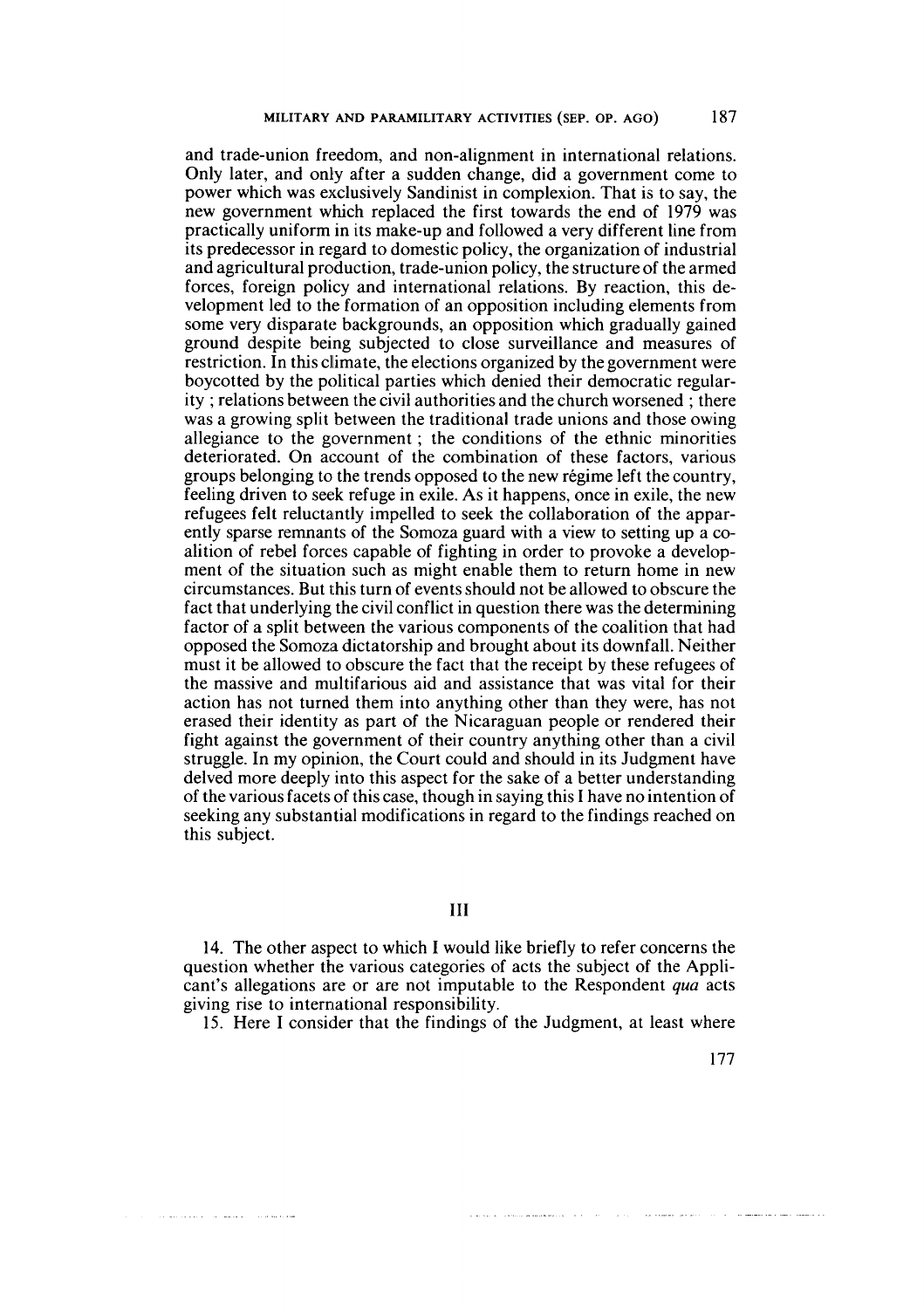certain acts are concerned, merit unhesitating concurrence. Among the accumulation of acts complained of by Nicaragua, the Court was entirely right in returning an affirmative answer to the question of the imputability to the Respondent of those which must undeniably be construed as the conduct of United States agents or organs in the proper sense of those terms. namely acts performed by persons or groups directly belonging to the State apparatus of that country and acting as such. The Court has done well to add that where this conduct took place in the presence or with the participation of persans or groups that cannot be so described (in the case in point, *contras)* the presence or participation of the latter could not change this finding in the slightest. This is in conformity with the provisions of Article 5 *(Attribution to the State of the conduct of its organs)* of the draft articles adopted on the subject by the International Law Commission. The Court was also right to consider as acts of the United States of America the conduct of persons or groups that, without strictly being agents or organs of that State, belong nevertheless to public entities empowered within its domestic legal order to exercise certain elements of the government authority. Here I note conformity with the provisions of Article 7 *(Attribution to the State of the conduct of other entities empowered to exercise elements of the government authority)* of the International Law Commission's draft. The first of the two hypotheses here mentioned applied in particular to conduct by members of the government administration or armed forces of the United States, and the second to activities of members of the CIA, or of UCLAs or of other bodies of the same kind. Although the Court has not outlined, as it would have been interesting to do, any theoretical justification of its findings with regard to these hypotheses, 1 entirely share the view that they are well founded.

16. On the other hand, the negative answer returned by the Court to the Applicant's suggestion that the misdeeds committed by some members of the *contra* forces should be considered as acts imputable to the United States of America is likewise in conformity with the provisions of the International Law Commission's draft <sup>1</sup>. It would indeed be inconsistent with the principles governing the question to regard members of the *contra*  forces as persons or groups acting in the name and on behalf of the United States of America. Only in cases where certain members of those forces happened to have been specifically charged by United States authorities to commit a particular act, or carry out a particular task of some kind on behalf of the United States, would it be possible so to regard them. Only in such instances does international law recognize, as a rare exception to the rule, that the conduct of persons or groups which are neither agents nor organs of a State, nor members of its apparatus even in the broadest

and a structure of the state of

 $\sim$ 

 $\omega_{\rm{c}}$  and

<sup>&#</sup>x27; **1 refer to Articles Il** *(Conduct of persons not acting on behaif of the State)* **and 8**  *(Attribution to the State of the conduct of persons acting in fact on behalf of the State), read* **together.**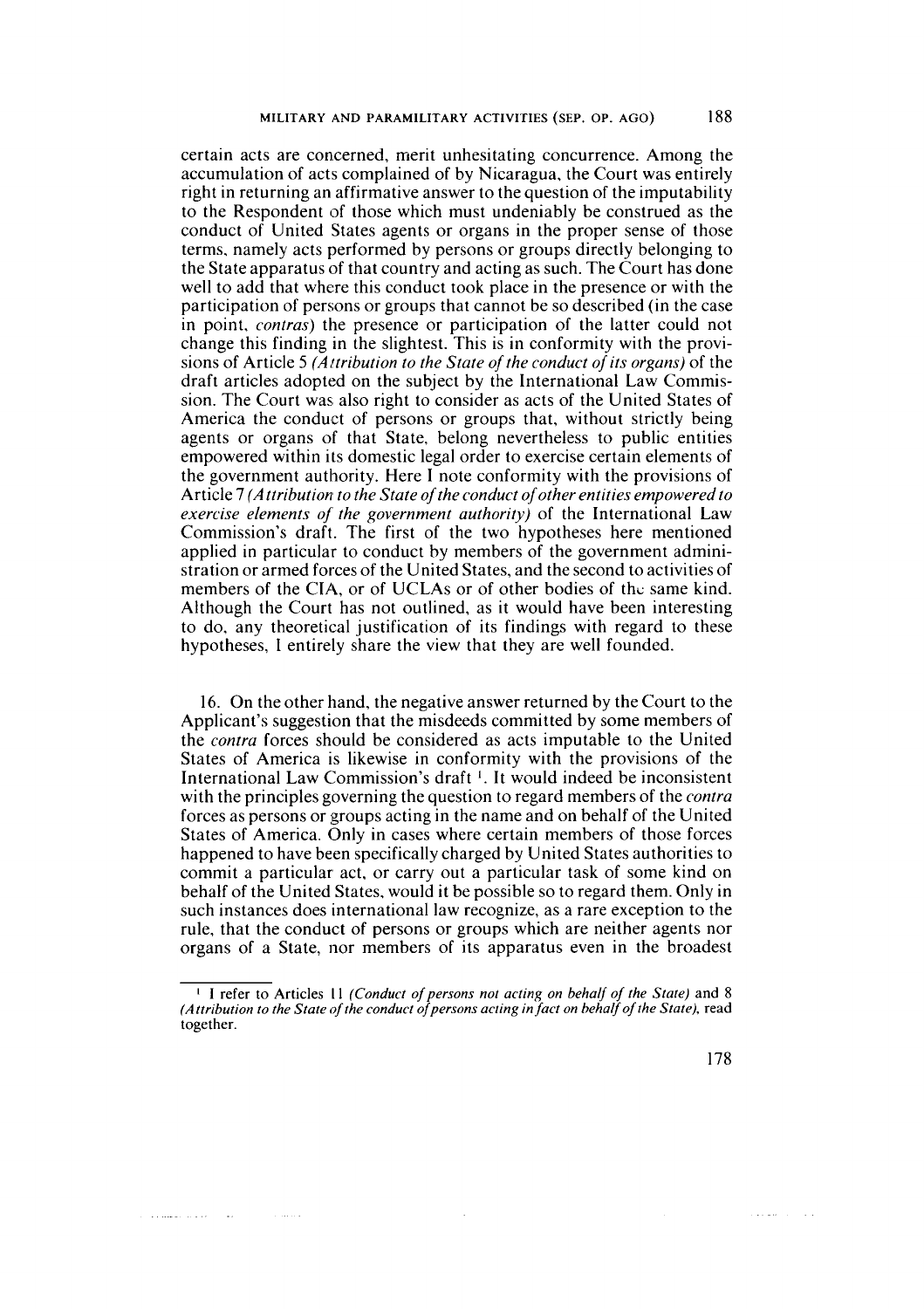acceptation of that term, may be held to be acts of that State. The Judgment, accordingly, takes a correct view when, referring in particular to the atrocities, acts of violence or terrorism and other inhuman actions that Nicaragua alleges to have been committed by the *contras* against the persons and property of civilian populations, it holds that the perpetrators of these misdeeds inay not be considered as having been specifically charged by United States authorities to commit them unless, in certain concrete cases, unchallengeable proof to the contrary has been supplied.

17. Where this last point is concerned, therefore, **1** naturally agree in principle with what the Judgment observes in paragraph 116, namely that the Court, within the framework of the present proceedings, did not have to concern itself with any anti-humanitarian rnisdeeds as the *contras* rnay have committed which Nicaragua wrongly sees as violations, attributable to the United States of America, of the principles of humanitarian law, but solely with unlawful acts for which the United States may be responsible "in connection with ithe activities of the *contras".* One or two hesitations or linguistic improprieties that can be noted in the drafting of certain passages do nothing to impair the essential correctness of that observation. More especially, **1** cannot but agree with the fundamental recognition that the misdeeds committed by the *contras* in the course of their military or paramilitary operations in Nicaragua are not imputable to the United States of America (paras. 115, 116 and 278).

18. However, I feel obliged to point out that the Judgment exhibits some hesitancy, a few at least apparent contradictions  $\frac{1}{2}$  and a certain paucity of

 $\sim 10^{-1}$ 

179

 $\sim$  . . . . . .

<sup>&</sup>lt;sup>1</sup> The underlying idea is expressed most precisely in paragraph 115, where the Judgment holds that "even the general control by the respondent State over a force with a high degree of dependency on it" would not in itself mean "that the United States *directed or enforced* the perpetration of the acts contrary to human rights and humanitarian law alleged by the applicant State" (emphasis added). Subsequently, in this paragraph and another **(277).** the Judgment relies to the same purpose on the fact that the Court is "not satisfied that the evidence available demonstrates that the *contras* were 'controlled' by the United States when committing" the acts in question. This observation is not wrong as far as it goes, but it is less precise than the previous one **I** have quoted. It would, **I** think, be regrettable if the introduction at this point of the idea of "control", accompanied by such expressions as those in paragraph 116 which contrast the acts of the *contras* to those for which the United States rnight be "responsible directly", should implant in readers the erroneous idea that the Court is establishing an<br>analogy between the situation here envisaged and instances where it is appropriate to speak of "indirect resporisibility" as opposed to "direct responsibility". In my view, the situations which can be correctly termed cases of indirect responsibility are those in which one State that, in certain circumstances, exerts control over the actions of another can be held responsible for an internationally wrongful act *commrtted by and imputable to thatsecondState.* The question that arises in such cases is not that of the *imputability* to a State of the conduct of persons and groups that do not form part of its official apparatus, but that of the transfer to a State of the international responsibility incurred through an act imputable to another State.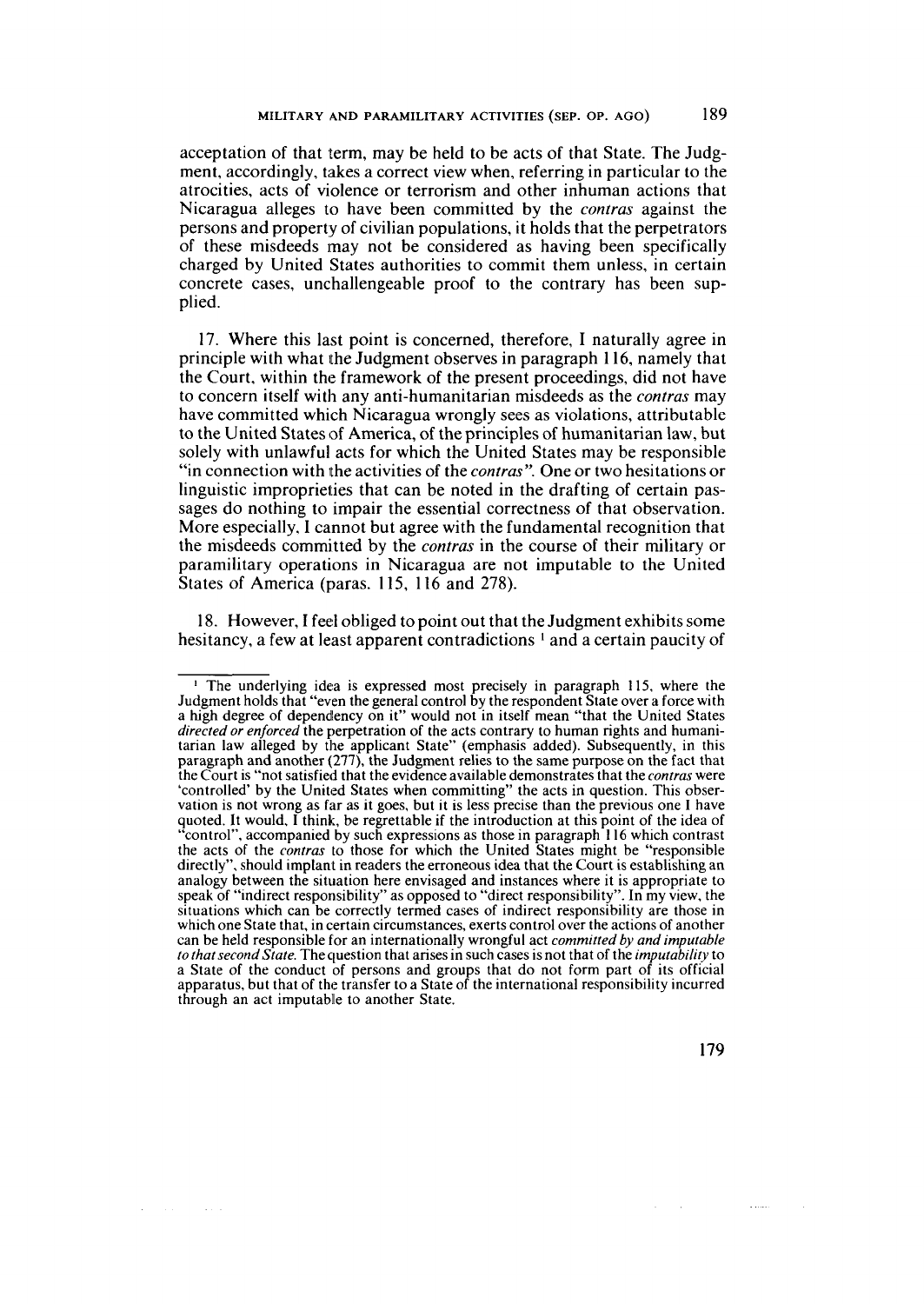legal reasoning in seeking to substantiate the position the Court takes on the points in question. I am above all inclined to regret that the Judgment does not refer explicitly to the precedent provided by the Judgment of 24 May 1980 in the case concerning *United States Diplomatic and Consular Staff in Tehran.* The Court seems to me to have overlooked the fact that, at that time, it was faced with a situation in many ways similar to the present one. *Inter alia,* it hacl to decide whether and, if so, to what extent the acts committed in the initial phase of the affair, namely the armed attack perpetrated on 4 November 1979 by Iranian "militants" against the Embassy of the United States, the invasion of its premises and the taking of the persons there as hostages, the seizure of the Embassy's property and archives, al1 those "active" misdeeds, in other words, could or could not be imputed to the Iranian State. And it reached a negative conclusion on this subject, because the "militants" in question had no official status of any kind as agents or organs of the State and there was nothing to prove that they had in fact acted in the name and on behalf of the Iranian authorities. The Court explicitly noted that even the congratulatory or approving statements made immediately following the misdeeds in question could not alter the fact that these acts committed by the "militants" could not, at that time, be attributed to the State, even if their authors were the darlings of the supreme authorities of the country. The only thing the Court considered could be attributed to the State, in this first phase of events, was the "negative" fact of having neglected to take appropriate steps for the protection of the premises and staff, so as to ward off attacks which were only to be expected on the part of over-excited hostile elements, or the equally "negative" fact that, once the attack had been perpetrated, the officia1 authorities failed to respond to the incessant appeals for help addressed to them and did not intervene to free the persons and premises in question.

19. In the present case the Court has in effect reached similar conclusions as to the non-imputability  $-$  to the United States of America this time - of the misdeelds perpetrated by the insurgents against the Sandinist government in the context of the hostilities pursued by them in Nicaraguan territory, and the imputability to the United States solely of such conduct as can be duly proved to be that of organs of the United States "in connection with" these misdeeds of the *contras.* In sum, this is the second time in a very brief period that the Court has had to deal with questions of international responsibility and, more specifically, situations in which the principles to be applied have been those concerning problems of imputability, which is one of the most delicate aspects of the entire theory of responsibility. 1 can only regret that the Court has not seized the opportunity to emphasize, by appropriate references, a confirmation of the position it took before and of the theoretical reasoning developed in support, so as to underline the continuity and solidity of the jurisprudence.